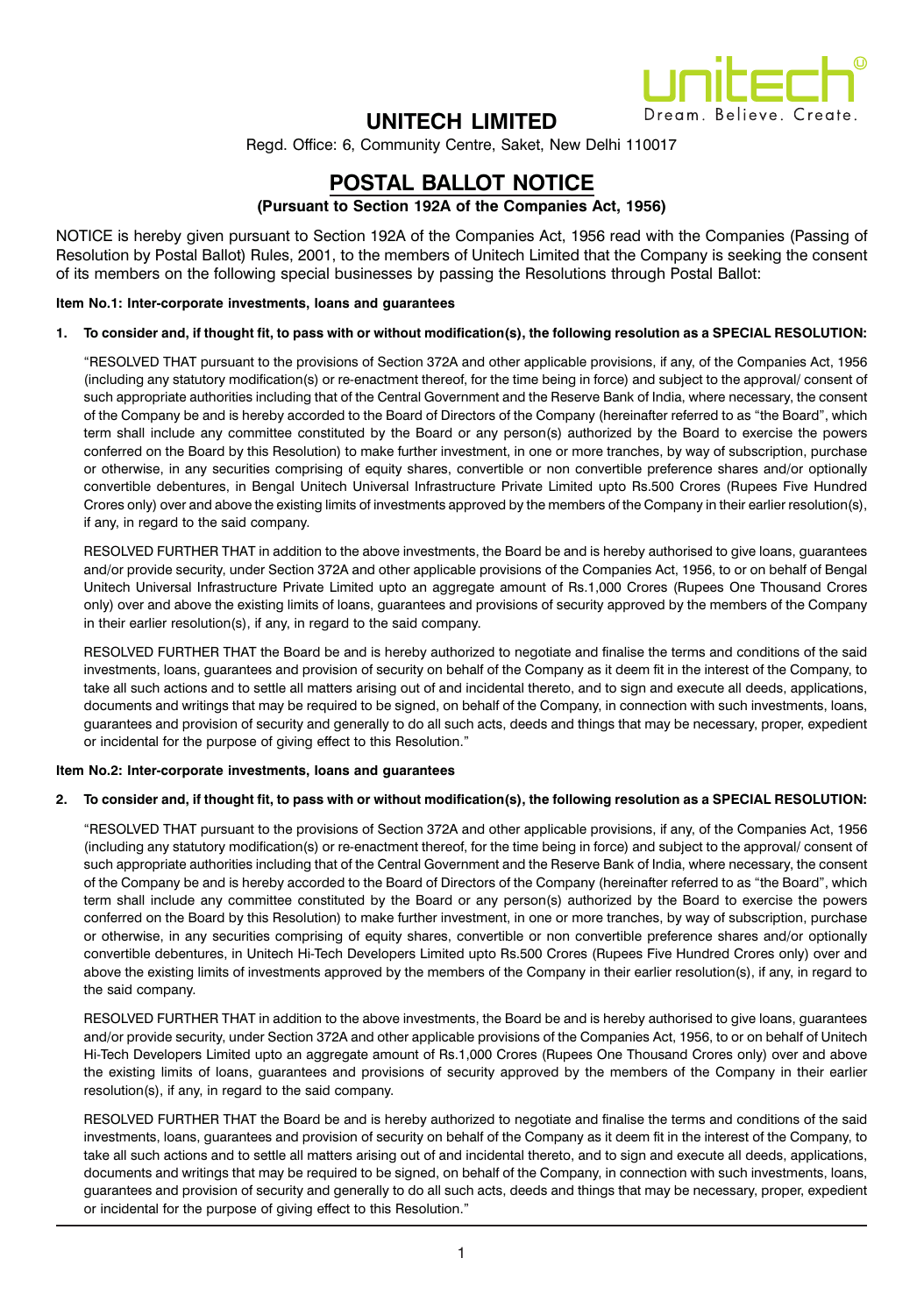#### Item No.3: Inter-corporate investments, loans and guarantees

## 3. To consider and, if thought fit, to pass with or without modification(s), the following resolution as a SPECIAL RESOLUTION:

"RESOLVED THAT pursuant to the provisions of Section 372A and other applicable provisions, if any, of the Companies Act, 1956 (including any statutory modification(s) or re-enactment thereof, for the time being in force) and subject to the approval/ consent of such appropriate authorities including that of the Central Government and the Reserve Bank of India, where necessary, the consent of the Company be and is hereby accorded to the Board of Directors of the Company (hereinafter referred to as "the Board", which term shall include any committee constituted by the Board or any person(s) authorized by the Board to exercise the powers conferred on the Board by this Resolution) to make further investment, in one or more tranches, by way of subscription, purchase or otherwise, in any securities comprising of equity shares, convertible or non convertible preference shares and/or optionally convertible debentures, in Elbrus Builders Private Limited upto Rs.500 Crores (Rupees Five Hundred Crores only) over and above the existing limits of investments approved by the members of the Company in their earlier resolution(s), if any, in regard to the said company.

RESOLVED FURTHER THAT in addition to the above investments, the Board be and is hereby authorised to give loans, guarantees and/or provide security, under Section 372A and other applicable provisions of the Companies Act, 1956, to or on behalf of Elbrus Builders Private Limited upto an aggregate amount of Rs.1,000 Crores (Rupees One Thousand Crores only) over and above the existing limits of loans, guarantees and provisions of security approved by the members of the Company in their earlier resolution(s), if any, in regard to the said company.

RESOLVED FURTHER THAT the Board be and is hereby authorized to negotiate and finalise the terms and conditions of the said investments, loans, guarantees and provision of security on behalf of the Company as it deem fit in the interest of the Company, to take all such actions and to settle all matters arising out of and incidental thereto, and to sign and execute all deeds, applications, documents and writings that may be required to be signed, on behalf of the Company, in connection with such investments, loans, guarantees and provision of security and generally to do all such acts, deeds and things that may be necessary, proper, expedient or incidental for the purpose of giving effect to this Resolution."

## Item No.4: Inter-corporate investments, loans and guarantees

## 4. To consider and, if thought fit, to pass with or without modification(s), the following resolution as a SPECIAL RESOLUTION:

"RESOLVED THAT pursuant to the provisions of Section 372A and other applicable provisions, if any, of the Companies Act, 1956 (including any statutory modification(s) or re-enactment thereof, for the time being in force) and subject to the approval/ consent of such appropriate authorities including that of the Central Government and the Reserve Bank of India, where necessary, the consent of the Company be and is hereby accorded to the Board of Directors of the Company (hereinafter referred to as "the Board", which term shall include any committee constituted by the Board or any person(s) authorized by the Board to exercise the powers conferred on the Board by this Resolution) to make further investment, in one or more tranches, by way of subscription, purchase or otherwise, in any securities comprising of equity shares, convertible or non convertible preference shares and/or optionally convertible debentures, in International Recreation Parks Private Limited upto Rs.500 Crores (Rupees Five Hundred Crores only) over and above the existing limits of investments approved by the members of the Company in their earlier resolution(s), if any, in regard to the said company.

RESOLVED FURTHER THAT in addition to the above investments, the Board be and is hereby authorised to give loans, guarantees and/or provide security, under Section 372A and other applicable provisions of the Companies Act, 1956, to or on behalf of International Recreation Parks Private Limited upto an aggregate amount of Rs.1,000 Crores (Rupees One Thousand Crores only) over and above the existing limits of loans, guarantees and provisions of security approved by the members of the Company in their earlier resolution(s), if any, in regard to the said company.

RESOLVED FURTHER THAT the Board be and is hereby authorized to negotiate and finalise the terms and conditions of the said investments, loans, guarantees and provision of security on behalf of the Company as it deem fit in the interest of the Company, to take all such actions and to settle all matters arising out of and incidental thereto, and to sign and execute all deeds, applications, documents and writings that may be required to be signed, on behalf of the Company, in connection with such investments, loans, guarantees and provision of security and generally to do all such acts, deeds and things that may be necessary, proper, expedient or incidental for the purpose of giving effect to this Resolution."

## Item No.5: Inter-corporate investments, loans and guarantees

## 5. To consider and, if thought fit, to pass with or without modification(s), the following resolution as a SPECIAL RESOLUTION:

"RESOLVED THAT pursuant to the provisions of Section 372A and other applicable provisions, if any, of the Companies Act, 1956 (including any statutory modification(s) or re-enactment thereof, for the time being in force) and subject to the approval/ consent of such appropriate authorities including that of the Central Government and the Reserve Bank of India, where necessary, the consent of the Company be and is hereby accorded to the Board of Directors of the Company (hereinafter referred to as "the Board", which term shall include any committee constituted by the Board or any person(s) authorized by the Board to exercise the powers conferred on the Board by this Resolution) to make further investment, in one or more tranches, by way of subscription, purchase or otherwise, in any securities comprising of equity shares, convertible or non convertible preference shares and/or optionally convertible debentures, in Unitech Amusement Parks Limited upto Rs.500 Crores (Rupees Five Hundred Crores only) over and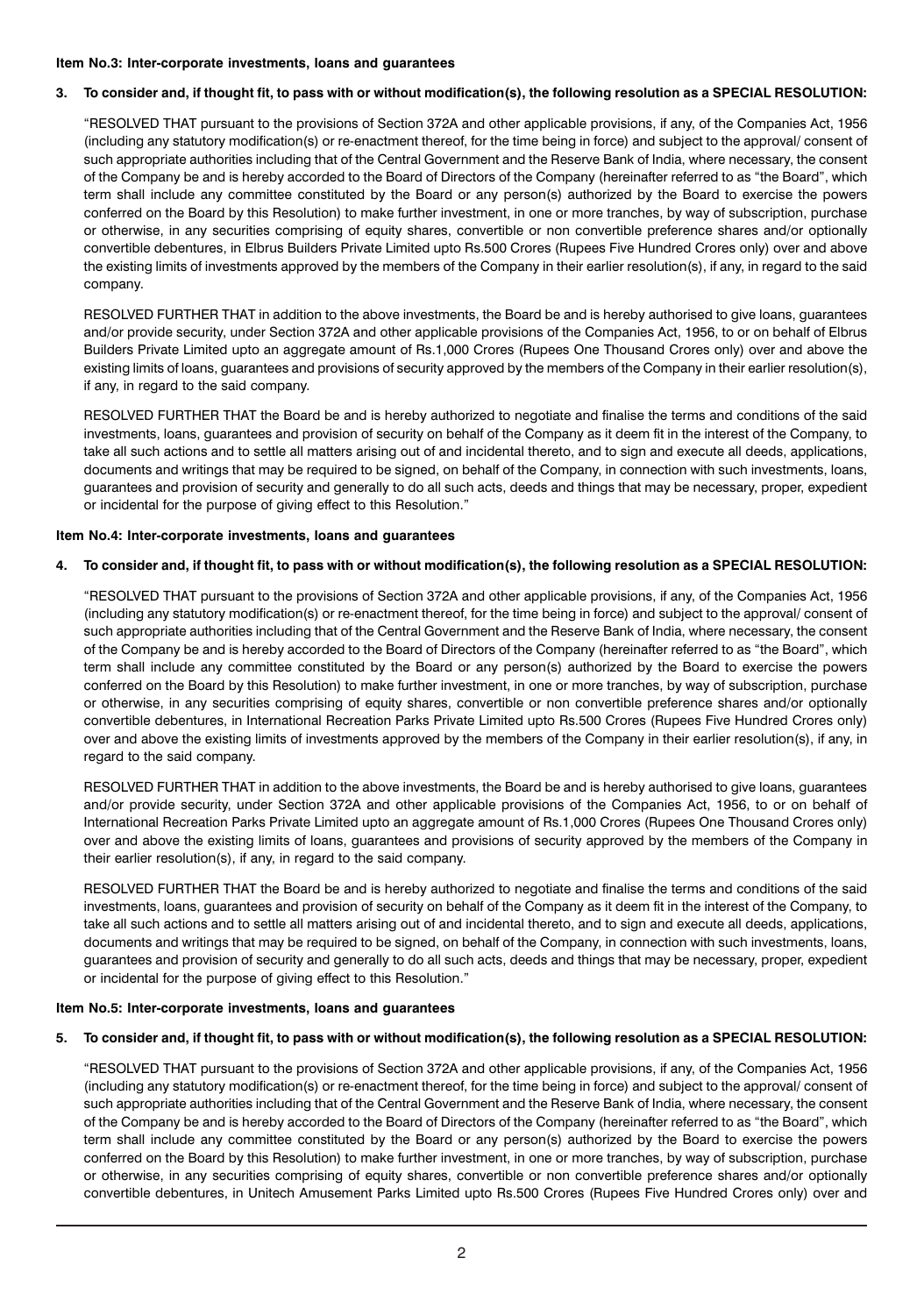above the existing limits of investments approved by the members of the Company in their earlier resolution(s), if any, in regard to the said company.

RESOLVED FURTHER THAT in addition to the above investments, the Board be and is hereby authorised to give loans, guarantees and/or provide security, under Section 372A and other applicable provisions of the Companies Act, 1956, to or on behalf of Unitech Amusement Parks Limited upto an aggregate amount of Rs.1,000 Crores (Rupees One Thousand Crores only) over and above the existing limits of loans, guarantees and provisions of security approved by the members of the Company in their earlier resolution(s), if any, in regard to the said company.

RESOLVED FURTHER THAT the Board be and is hereby authorized to negotiate and finalise the terms and conditions of the said investments, loans, guarantees and provision of security on behalf of the Company as it deem fit in the interest of the Company, to take all such actions and to settle all matters arising out of and incidental thereto, and to sign and execute all deeds, applications, documents and writings that may be required to be signed, on behalf of the Company, in connection with such investments, loans, guarantees and provision of security and generally to do all such acts, deeds and things that may be necessary, proper, expedient or incidental for the purpose of giving effect to this Resolution."

## Item No.6: Inter-corporate investments, loans and guarantees

## 6. To consider and, if thought fit, to pass with or without modification(s), the following resolution as a SPECIAL RESOLUTION:

"RESOLVED THAT pursuant to the provisions of Section 372A and other applicable provisions, if any, of the Companies Act, 1956 (including any statutory modification(s) or re-enactment thereof, for the time being in force) and subject to the approval/ consent of such appropriate authorities including that of the Central Government and the Reserve Bank of India, where necessary, the consent of the Company be and is hereby accorded to the Board of Directors of the Company (hereinafter referred to as "the Board", which term shall include any committee constituted by the Board or any person(s) authorized by the Board to exercise the powers conferred on the Board by this Resolution) to make further investment, in one or more tranches, by way of subscription, purchase or otherwise, in any securities comprising of equity shares, convertible or non convertible preference shares and/or optionally convertible debentures, in New Kolkata International Development Private Limited upto Rs.500 Crores (Rupees Five Hundred Crores only) over and above the existing limits of investments approved by the members of the Company in their earlier resolution(s), if any, in regard to the said company.

RESOLVED FURTHER THAT in addition to the above investments, the Board be and is hereby authorised to give loans, guarantees and/or provide security, under Section 372A and other applicable provisions of the Companies Act, 1956, to or on behalf of New Kolkata International Development Private Limited upto an aggregate amount of Rs.1,000 Crores (Rupees One Thousand Crores only) over and above the existing limits of loans, guarantees and provisions of security approved by the members of the Company in their earlier resolution(s), if any, in regard to the said company.

RESOLVED FURTHER THAT the Board be and is hereby authorized to negotiate and finalise the terms and conditions of the said investments, loans, guarantees and provision of security on behalf of the Company as it deem fit in the interest of the Company, to take all such actions and to settle all matters arising out of and incidental thereto, and to sign and execute all deeds, applications, documents and writings that may be required to be signed, on behalf of the Company, in connection with such investments, loans, guarantees and provision of security and generally to do all such acts, deeds and things that may be necessary, proper, expedient or incidental for the purpose of giving effect to this Resolution."

## Item No.7: Inter-corporate investments, loans and guarantees

## 7. To consider and, if thought fit, to pass with or without modification(s), the following resolution as a SPECIAL RESOLUTION:

"RESOLVED THAT pursuant to the provisions of Section 372A and other applicable provisions, if any, of the Companies Act, 1956 (including any statutory modification(s) or re-enactment thereof, for the time being in force) and subject to the approval/ consent of such appropriate authorities including that of the Central Government and the Reserve Bank of India, where necessary, the consent of the Company be and is hereby accorded to the Board of Directors of the Company (hereinafter referred to as "the Board", which term shall include any committee constituted by the Board or any person(s) authorized by the Board to exercise the powers conferred on the Board by this Resolution) to make further investment, in one or more tranches, by way of subscription, purchase or otherwise, in any securities comprising of equity shares, convertible or non convertible preference shares and/or optionally convertible debentures, in New Kolkata SEZ Private Limited upto Rs.500 Crores (Rupees Five Hundred Crores only) over and above the existing limits of investments approved by the members of the Company in their earlier resolution(s), if any, in regard to the said company.

RESOLVED FURTHER THAT in addition to the above investments, the Board be and is hereby authorised to give loans, guarantees and/or provide security, under Section 372A and other applicable provisions of the Companies Act, 1956, to or on behalf of New Kolkata SEZ Private Limited upto an aggregate amount of Rs.1,000 Crores (Rupees One Thousand Crores only) over and above the existing limits of loans, guarantees and provisions of security approved by the members of the Company in their earlier resolution(s), if any, in regard to the said company.

RESOLVED FURTHER THAT the Board be and is hereby authorized to negotiate and finalise the terms and conditions of the said investments, loans, guarantees and provision of security on behalf of the Company as it deem fit in the interest of the Company, to take all such actions and to settle all matters arising out of and incidental thereto, and to sign and execute all deeds, applications,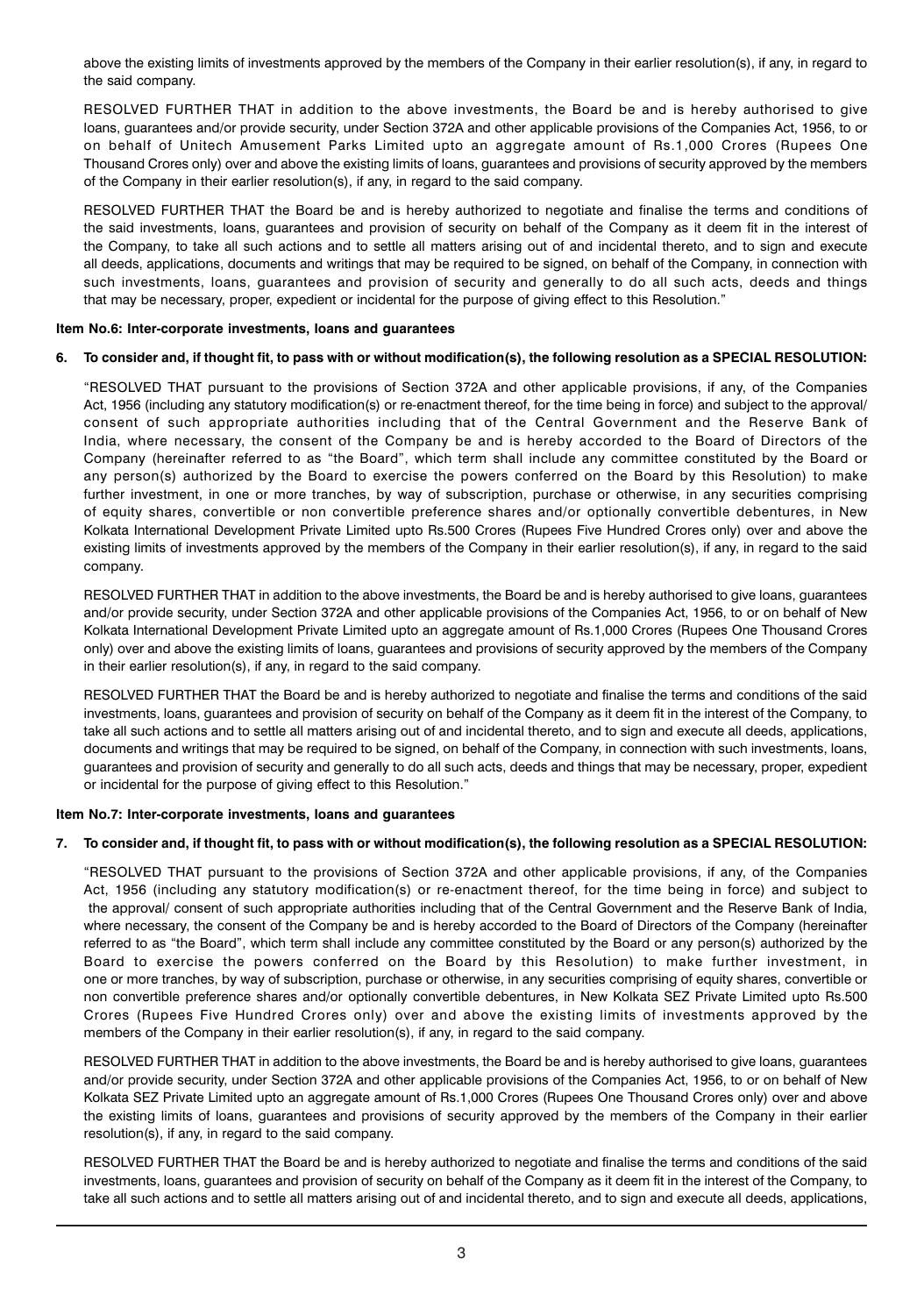documents and writings that may be required to be signed, on behalf of the Company, in connection with such investments, loans, guarantees and provision of security and generally to do all such acts, deeds and things that may be necessary, proper, expedient or incidental for the purpose of giving effect to this Resolution."

## Item No.8: Inter-corporate investments, loans and guarantees

## 8. To consider and, if thought fit, to pass with or without modification(s), the following resolution as a SPECIAL RESOLUTION:

"RESOLVED THAT pursuant to the provisions of Section 372A and other applicable provisions, if any, of the Companies Act, 1956 (including any statutory modification(s) or re-enactment thereof, for the time being in force) and subject to the approval/ consent of such appropriate authorities including that of the Central Government and the Reserve Bank of India, where necessary, the consent of the Company be and is hereby accorded to the Board of Directors of the Company (hereinafter referred to as "the Board", which term shall include any committee constituted by the Board or any person(s) authorized by the Board to exercise the powers conferred on the Board by this Resolution) to make further investment, in one or more tranches, by way of subscription, purchase or otherwise, in any securities comprising of equity shares, convertible or non convertible preference shares and/or optionally convertible debentures, in Hudson Properties Limited upto Rs.500 Crores (Rupees Five Hundred Crores only) over and above the existing limits of investments approved by the members of the Company in their earlier resolution(s), if any, in regard to the said company.

RESOLVED FURTHER THAT in addition to the above investments, the Board be and is hereby authorised to give loans, guarantees and/or provide security, under Section 372A and other applicable provisions of the Companies Act, 1956, to or on behalf of Hudson Properties Limited upto an aggregate amount of Rs.1,000 Crores (Rupees One Thousand Crores only) over and above the existing limits of loans, guarantees and provisions of security approved by the members of the Company in their earlier resolution(s), if any, in regard to the said company.

RESOLVED FURTHER THAT the Board be and is hereby authorized to negotiate and finalise the terms and conditions of the said investments, loans, guarantees and provision of security on behalf of the Company as it deem fit in the interest of the Company, to take all such actions and to settle all matters arising out of and incidental thereto, and to sign and execute all deeds, applications, documents and writings that may be required to be signed, on behalf of the Company, in connection with such investments, loans, guarantees and provision of security and generally to do all such acts, deeds and things that may be necessary, proper, expedient or incidental for the purpose of giving effect to this Resolution."

## Item No.9: Inter-corporate investments, loans and guarantees

## 9. To consider and, if thought fit, to pass with or without modification(s), the following resolution as a SPECIAL RESOLUTION:

"RESOLVED THAT pursuant to the provisions of Section 372A and other applicable provisions, if any, of the Companies Act, 1956 (including any statutory modification(s) or re-enactment thereof, for the time being in force) and subject to the approval/ consent of such appropriate authorities including that of the Central Government and the Reserve Bank of India, where necessary, the consent of the Company be and is hereby accorded to the Board of Directors of the Company (hereinafter referred to as "the Board", which term shall include any committee constituted by the Board or any person(s) authorized by the Board to exercise the powers conferred on the Board by this Resolution) to make further investment, in one or more tranches, by way of subscription, purchase or otherwise, in any securities comprising of equity shares, convertible or non convertible preference shares and/or optionally convertible debentures, in Azare Properties Limited upto Rs.500 Crores (Rupees Five Hundred Crores only) over and above the existing limits of investments approved by the members of the Company in their earlier resolution(s), if any, in regard to the said company.

RESOLVED FURTHER THAT in addition to the above investments, the Board be and is hereby authorised to give loans, guarantees and/or provide security, under Section 372A and other applicable provisions of the Companies Act, 1956, to or on behalf of Azare Properties Limited upto an aggregate amount of Rs.1,000 Crores (Rupees One Thousand Crores only) over and above the existing limits of loans, guarantees and provisions of security approved by the members of the Company in their earlier resolution(s), if any, in regard to the said company.

RESOLVED FURTHER THAT the Board be and is hereby authorized to negotiate and finalise the terms and conditions of the said investments, loans, guarantees and provision of security on behalf of the Company as it deem fit in the interest of the Company, to take all such actions and to settle all matters arising out of and incidental thereto, and to sign and execute all deeds, applications, documents and writings that may be required to be signed, on behalf of the Company, in connection with such investments, loans, guarantees and provision of security and generally to do all such acts, deeds and things that may be necessary, proper, expedient or incidental for the purpose of giving effect to this Resolution."

## Item No.10: Inter-corporate investments, loans and guarantees

## 10. To consider and, if thought fit, to pass with or without modification(s), the following resolution as a SPECIAL RESOLUTION:

"RESOLVED THAT pursuant to the provisions of Section 372A and other applicable provisions, if any, of the Companies Act, 1956 (including any statutory modification(s) or re-enactment thereof, for the time being in force) and subject to the approval/ consent of such appropriate authorities including that of the Central Government and the Reserve Bank of India, where necessary, the consent of the Company be and is hereby accorded to the Board of Directors of the Company (hereinafter referred to as "the Board", which term shall include any committee constituted by the Board or any person(s) authorized by the Board to exercise the powers conferred on the Board by this Resolution) to make further investment, in one or more tranches, by way of subscription, purchase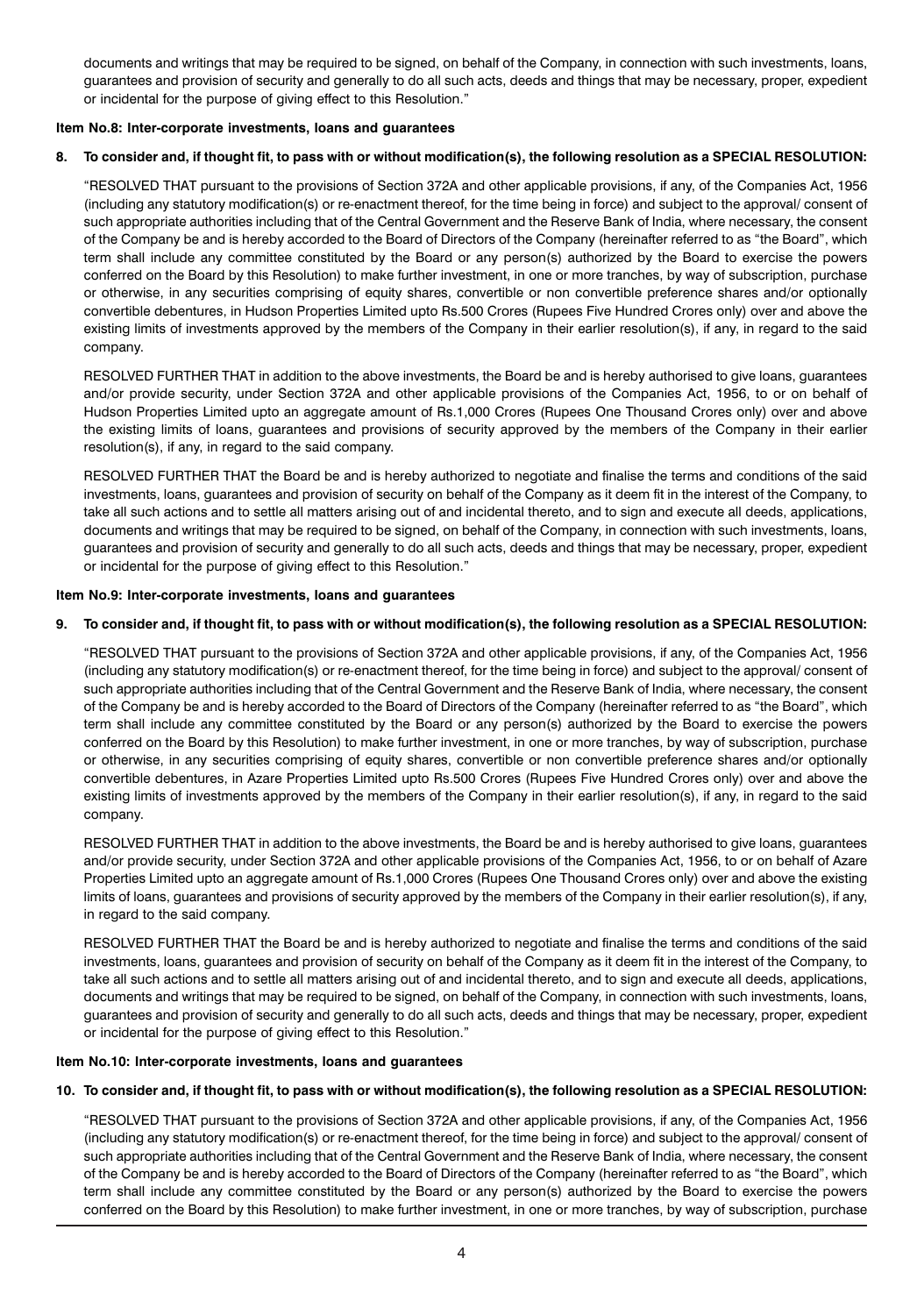or otherwise, in any securities comprising of equity shares, convertible or non convertible preference shares and/or optionally convertible debentures, in Unitech Infrastructures Private Limited upto Rs.500 Crores (Rupees Five Hundred Crores only) over and above the existing limits of investments approved by the members of the Company in their earlier resolution(s), if any, in regard to the said company.

RESOLVED FURTHER THAT in addition to the above investments, the Board be and is hereby authorised to give loans, guarantees and/or provide security, under Section 372A and other applicable provisions of the Companies Act, 1956, to or on behalf of Unitech Infrastructures Private Limited upto an aggregate amount of Rs.1,000 Crores (Rupees One Thousand Crores only) over and above the existing limits of loans, guarantees and provisions of security approved by the members of the Company in their earlier resolution(s), if any, in regard to the said company.

RESOLVED FURTHER THAT the Board be and is hereby authorized to negotiate and finalise the terms and conditions of the said investments, loans, guarantees and provision of security on behalf of the Company as it deem fit in the interest of the Company, to take all such actions and to settle all matters arising out of and incidental thereto, and to sign and execute all deeds, applications, documents and writings that may be required to be signed, on behalf of the Company, in connection with such investments, loans, guarantees and provision of security and generally to do all such acts, deeds and things that may be necessary, proper, expedient or incidental for the purpose of giving effect to this Resolution."

## Item No.11: Inter-corporate investments, loans and guarantees

## 11. To consider and, if thought fit, to pass with or without modification(s), the following resolution as a SPECIAL RESOLUTION:

"RESOLVED THAT pursuant to the provisions of Section 372A and other applicable provisions, if any, of the Companies Act, 1956 (including any statutory modification(s) or re-enactment thereof, for the time being in force) and subject to the approval/ consent of such appropriate authorities including that of the Central Government and the Reserve Bank of India, where necessary, the consent of the Company be and is hereby accorded to the Board of Directors of the Company (hereinafter referred to as "the Board", which term shall include any committee constituted by the Board or any person(s) authorized by the Board to exercise the powers conferred on the Board by this Resolution) to make further investment, in one or more tranches, by way of subscription, purchase or otherwise, in any securities comprising of equity shares, convertible or non convertible preference shares and/or optionally convertible debentures, in Unitech Builders & Estates Private Limited upto Rs.500 Crores (Rupees Five Hundred Crores only) over and above the existing limits of investments approved by the members of the Company in their earlier resolution(s), if any, in regard to the said company.

RESOLVED FURTHER THAT in addition to the above investments, the Board be and is hereby authorised to give loans, guarantees and/or provide security, under Section 372A and other applicable provisions of the Companies Act, 1956, to or on behalf of Unitech Builders & Estates Private Limited upto an aggregate amount of Rs.1,000 Crores (Rupees One Thousand Crores only) over and above the existing limits of loans, guarantees and provisions of security approved by the members of the Company in their earlier resolution(s), if any, in regard to the said company.

RESOLVED FURTHER THAT the Board be and is hereby authorized to negotiate and finalise the terms and conditions of the said investments, loans, guarantees and provision of security on behalf of the Company as it deem fit in the interest of the Company, to take all such actions and to settle all matters arising out of and incidental thereto, and to sign and execute all deeds, applications, documents and writings that may be required to be signed, on behalf of the Company, in connection with such investments, loans, guarantees and provision of security and generally to do all such acts, deeds and things that may be necessary, proper, expedient or incidental for the purpose of giving effect to this Resolution."

## Item No.12: Inter-corporate investments, loans and guarantees

## 12. To consider and, if thought fit, to pass with or without modification(s), the following resolution as a SPECIAL RESOLUTION:

"RESOLVED THAT pursuant to the provisions of Section 372A and other applicable provisions, if any, of the Companies Act, 1956 (including any statutory modification(s) or re-enactment thereof, for the time being in force) and subject to the approval/ consent of such appropriate authorities including that of the Central Government and the Reserve Bank of India, where necessary, the consent of the Company be and is hereby accorded to the Board of Directors of the Company (hereinafter referred to as "the Board", which term shall include any committee constituted by the Board or any person(s) authorized by the Board to exercise the powers conferred on the Board by this Resolution) to make further investment, in one or more tranches, by way of subscription, purchase or otherwise, in any securities comprising of equity shares, convertible or non convertible preference shares and/or optionally convertible debentures, in Nahan Properties Private Limited upto Rs.500 Crores (Rupees Five Hundred Crores only) over and above the existing limits of investments approved by the members of the Company in their earlier resolution(s), if any, in regard to the said company.

RESOLVED FURTHER THAT in addition to the above investments, the Board be and is hereby authorised to give loans, guarantees and/or provide security, under Section 372A and other applicable provisions of the Companies Act, 1956, to or on behalf of Nahan Properties Private Limited upto an aggregate amount of Rs.1,000 Crores (Rupees One Thousand Crores only) over and above the existing limits of loans, guarantees and provisions of security approved by the members of the Company in their earlier resolution(s), if any, in regard to the said company.

RESOLVED FURTHER THAT the Board be and is hereby authorized to negotiate and finalise the terms and conditions of the said investments, loans, guarantees and provision of security on behalf of the Company as it deem fit in the interest of the Company, to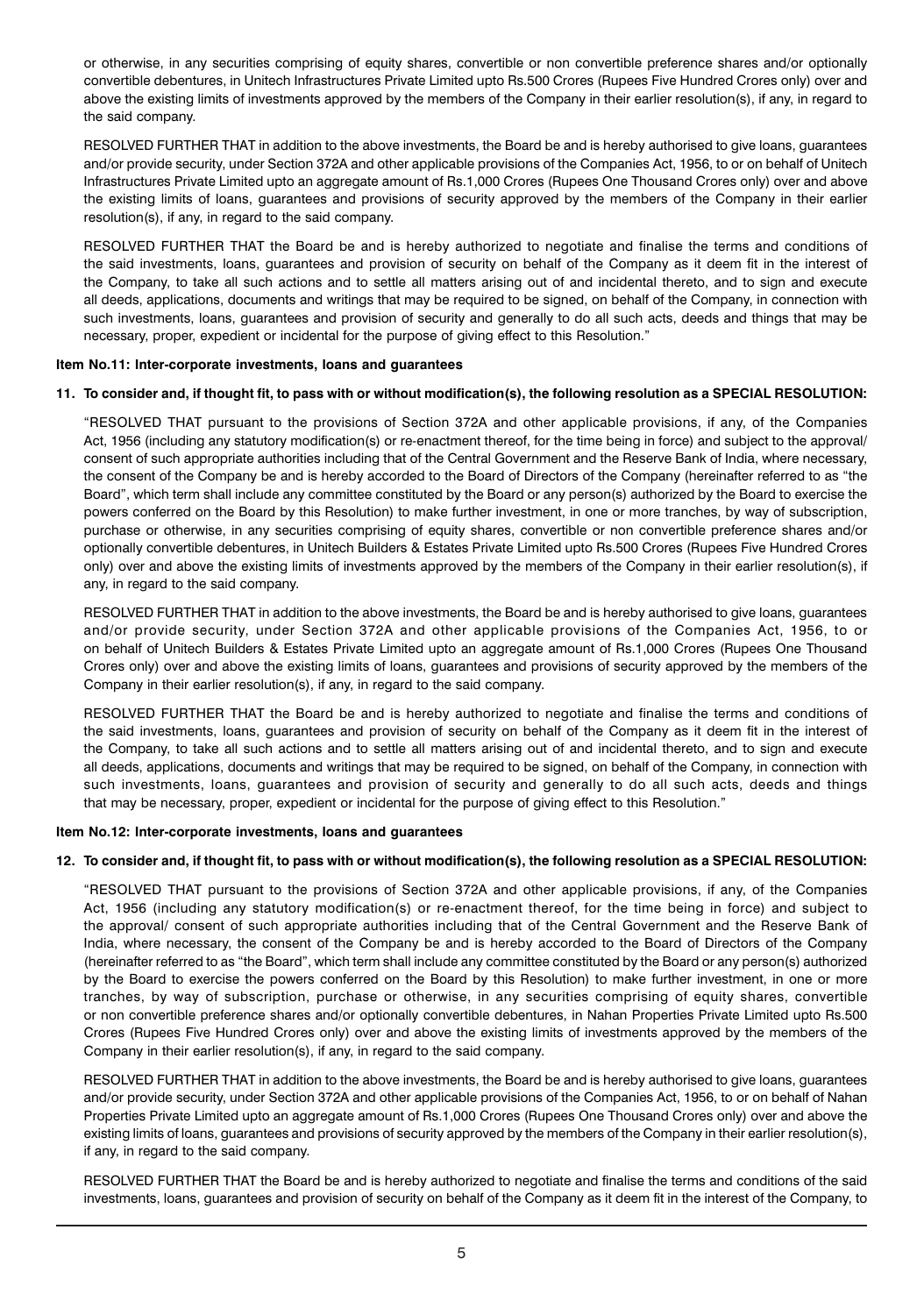take all such actions and to settle all matters arising out of and incidental thereto, and to sign and execute all deeds, applications, documents and writings that may be required to be signed, on behalf of the Company, in connection with such investments, loans, guarantees and provision of security and generally to do all such acts, deeds and things that may be necessary, proper, expedient or incidental for the purpose of giving effect to this Resolution."

## Item No.13: Inter-corporate investments, loans and guarantees

## 13. To consider and, if thought fit, to pass with or without modification(s), the following resolution as a SPECIAL RESOLUTION:

"RESOLVED THAT pursuant to the provisions of Section 372A and other applicable provisions, if any, of the Companies Act, 1956 (including any statutory modification(s) or re-enactment thereof, for the time being in force) and subject to the approval/ consent of such appropriate authorities including that of the Central Government and the Reserve Bank of India, where necessary, the consent of the Company be and is hereby accorded to the Board of Directors of the Company (hereinafter referred to as "the Board", which term shall include any committee constituted by the Board or any person(s) authorized by the Board to exercise the powers conferred on the Board by this Resolution) to make further investment, in one or more tranches, by way of subscription, purchase or otherwise, in any securities comprising of equity shares, convertible or non convertible preference shares and/or optionally convertible debentures, in Adonis Projects Private Limited upto Rs.500 Crores (Rupees Five Hundred Crores only) over and above the existing limits of investments approved by the members of the Company in their earlier resolution(s), if any, in regard to the said company.

RESOLVED FURTHER THAT in addition to the above investments, the Board be and is hereby authorised to give loans, guarantees and/or provide security, under Section 372A and other applicable provisions of the Companies Act, 1956, to or on behalf of Adonis Projects Private Limited upto an aggregate amount of Rs.1,000 Crores (Rupees One Thousand Crores only) over and above the existing limits of loans, guarantees and provisions of security approved by the members of the Company in their earlier resolution(s), if any, in regard to the said company.

RESOLVED FURTHER THAT the Board be and is hereby authorized to negotiate and finalise the terms and conditions of the said investments, loans, guarantees and provision of security on behalf of the Company as it deem fit in the interest of the Company, to take all such actions and to settle all matters arising out of and incidental thereto, and to sign and execute all deeds, applications, documents and writings that may be required to be signed, on behalf of the Company, in connection with such investments, loans, guarantees and provision of security and generally to do all such acts, deeds and things that may be necessary, proper, expedient or incidental for the purpose of giving effect to this Resolution."

## Item No.14: Inter-corporate investments, loans and guarantees

## 14. To consider and, if thought fit, to pass with or without modification(s), the following resolution as a SPECIAL RESOLUTION:

"RESOLVED THAT pursuant to the provisions of Section 372A and other applicable provisions, if any, of the Companies Act, 1956 (including any statutory modification(s) or re-enactment thereof, for the time being in force) and subject to the approval/ consent of such appropriate authorities including that of the Central Government and the Reserve Bank of India, where necessary, the consent of the Company be and is hereby accorded to the Board of Directors of the Company (hereinafter referred to as "the Board", which term shall include any committee constituted by the Board or any person(s) authorized by the Board to exercise the powers conferred on the Board by this Resolution) to make further investment, in one or more tranches, by way of subscription, purchase or otherwise, in any securities comprising of equity shares, convertible or non convertible preference shares and/or optionally convertible debentures, in Aska Projects Limited upto Rs.500 Crores (Rupees Five Hundred Crores only) over and above the existing limits of investments approved by the members of the Company in their earlier resolution(s), if any, in regard to the said company.

RESOLVED FURTHER THAT in addition to the above investments, the Board be and is hereby authorised to give loans, guarantees and/or provide security, under Section 372A and other applicable provisions of the Companies Act, 1956, to or on behalf of Aska Projects Limited upto an aggregate amount of Rs.1,000 Crores (Rupees One Thousand Crores only) over and above the existing limits of loans, guarantees and provisions of security approved by the members of the Company in their earlier resolution(s), if any, in regard to the said company.

RESOLVED FURTHER THAT the Board be and is hereby authorized to negotiate and finalise the terms and conditions of the said investments, loans, guarantees and provision of security on behalf of the Company as it deem fit in the interest of the Company, to take all such actions and to settle all matters arising out of and incidental thereto, and to sign and execute all deeds, applications, documents and writings that may be required to be signed, on behalf of the Company, in connection with such investments, loans, guarantees and provision of security and generally to do all such acts, deeds and things that may be necessary, proper, expedient or incidental for the purpose of giving effect to this Resolution."

#### Item No.15: Inter-corporate investments, loans and guarantees

## 15. To consider and, if thought fit, to pass with or without modification(s), the following resolution as a SPECIAL RESOLUTION:

"RESOLVED THAT pursuant to the provisions of Section 372A and other applicable provisions, if any, of the Companies Act, 1956 (including any statutory modification(s) or re-enactment thereof, for the time being in force) and subject to the approval/ consent of such appropriate authorities including that of the Central Government and the Reserve Bank of India, where necessary, the consent of the Company be and is hereby accorded to the Board of Directors of the Company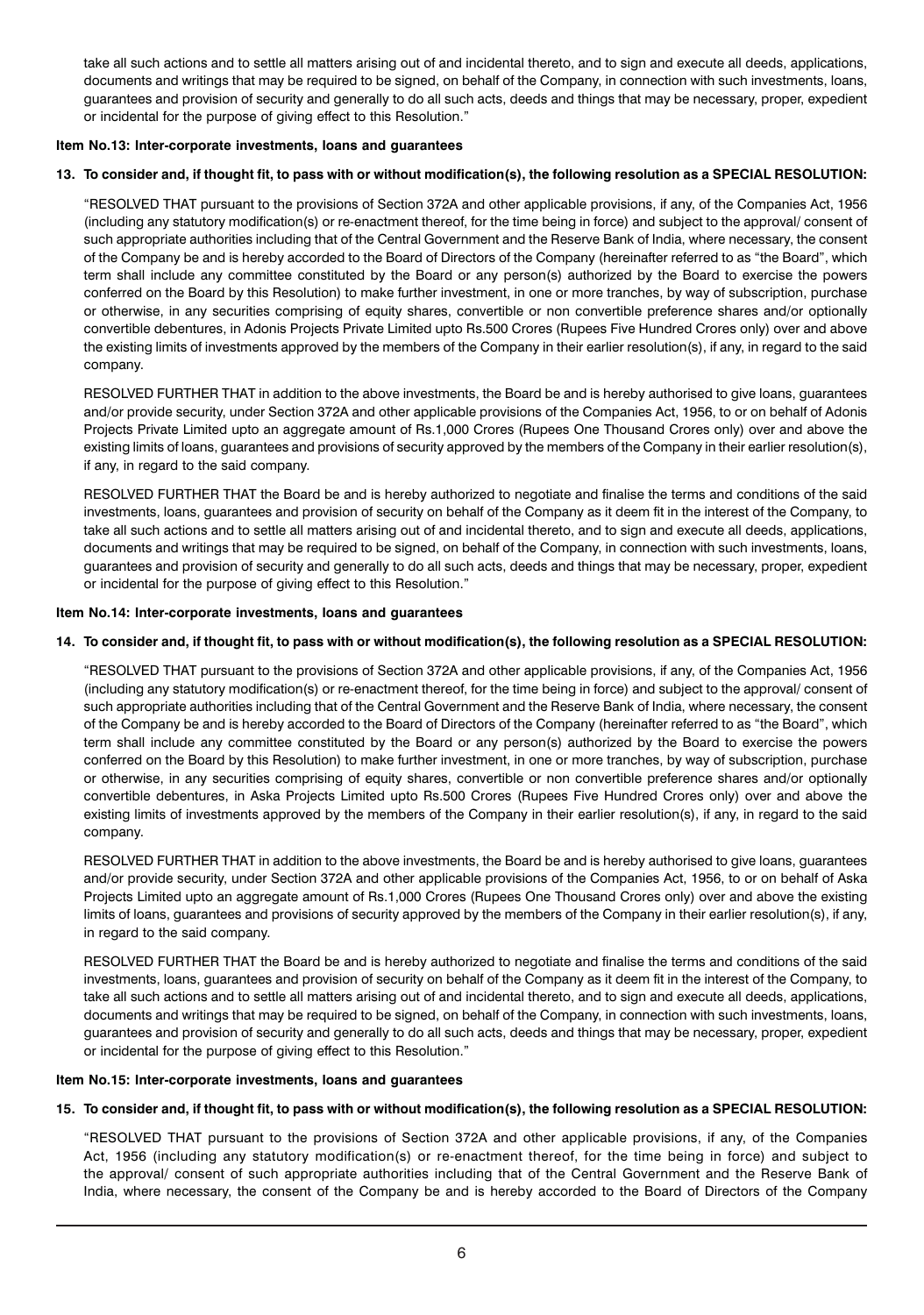(hereinafter referred to as "the Board", which term shall include any committee constituted by the Board or any person(s) authorized by the Board to exercise the powers conferred on the Board by this Resolution) to make further investment, in one or more tranches, by way of subscription, purchase or otherwise, in any securities comprising of equity shares, convertible or non convertible preference shares and/or optionally convertible debentures, in Volga Properties Private Limited upto Rs.500 Crores (Rupees Five Hundred Crores only) over and above the existing limits of investments approved by the members of the Company in their earlier resolution(s), if any, in regard to the said company.

RESOLVED FURTHER THAT in addition to the above investments, the Board be and is hereby authorised to give loans, guarantees and/or provide security, under Section 372A and other applicable provisions of the Companies Act, 1956, to or on behalf of Volga Properties Private Limited upto an aggregate amount of Rs.1,000 Crores (Rupees One Thousand Crores only) over and above the existing limits of loans, guarantees and provisions of security approved by the members of the Company in their earlier resolution(s), if any, in regard to the said company.

RESOLVED FURTHER THAT the Board be and is hereby authorized to negotiate and finalise the terms and conditions of the said investments, loans, guarantees and provision of security on behalf of the Company as it deem fit in the interest of the Company, to take all such actions and to settle all matters arising out of and incidental thereto, and to sign and execute all deeds, applications, documents and writings that may be required to be signed, on behalf of the Company, in connection with such investments, loans, guarantees and provision of security and generally to do all such acts, deeds and things that may be necessary, proper, expedient or incidental for the purpose of giving effect to this Resolution."

## Item No.16: Inter-corporate investments, loans and guarantees

## 16. To consider and, if thought fit, to pass with or without modification(s), the following resolution as a SPECIAL RESOLUTION:

"RESOLVED THAT pursuant to the provisions of Section 372A and other applicable provisions, if any, of the Companies Act, 1956 (including any statutory modification(s) or re-enactment thereof, for the time being in force) and subject to the approval/ consent of such appropriate authorities including that of the Central Government and the Reserve Bank of India, where necessary, the consent of the Company be and is hereby accorded to the Board of Directors of the Company (hereinafter referred to as "the Board", which term shall include any committee constituted by the Board or any person(s) authorized by the Board to exercise the powers conferred on the Board by this Resolution) to make further investment, in one or more tranches, by way of subscription, purchase or otherwise, in any securities comprising of equity shares, convertible or non convertible preference shares and/or optionally convertible debentures, in Bengal Universal Consultants Private Limited upto Rs.500 Crores (Rupees Five Hundred Crores only) over and above the existing limits of investments approved by the members of the Company in their earlier resolution(s), if any, in regard to the said company.

RESOLVED FURTHER THAT in addition to the above investments, the Board be and is hereby authorised to give loans, guarantees and/or provide security, under Section 372A and other applicable provisions of the Companies Act, 1956, to or on behalf of Bengal Universal Consultants Private Limited upto an aggregate amount of Rs.1,000 Crores (Rupees One Thousand Crores only) over and above the existing limits of loans, guarantees and provisions of security approved by the members of the Company in their earlier resolution(s), if any, in regard to the said company.

RESOLVED FURTHER THAT the Board be and is hereby authorized to negotiate and finalise the terms and conditions of the said investments, loans, guarantees and provision of security on behalf of the Company as it deem fit in the interest of the Company, to take all such actions and to settle all matters arising out of and incidental thereto, and to sign and execute all deeds, applications, documents and writings that may be required to be signed, on behalf of the Company, in connection with such investments, loans, guarantees and provision of security and generally to do all such acts, deeds and things that may be necessary, proper, expedient or incidental for the purpose of giving effect to this Resolution."

## Item No.17: Inter-corporate investments, loans and guarantees

## 17. To consider and, if thought fit, to pass with or without modification(s), the following resolution as a SPECIAL RESOLUTION:

"RESOLVED THAT pursuant to the provisions of Section 372A and other applicable provisions, if any, of the Companies Act, 1956 (including any statutory modification(s) or re-enactment thereof, for the time being in force) and subject to the approval/ consent of such appropriate authorities including that of the Central Government and the Reserve Bank of India, where necessary, the consent of the Company be and is hereby accorded to the Board of Directors of the Company (hereinafter referred to as "the Board", which term shall include any committee constituted by the Board or any person(s) authorized by the Board to exercise the powers conferred on the Board by this Resolution) to make further investment, in one or more tranches, by way of subscription, purchase or otherwise, in any securities comprising of equity shares, convertible or non convertible preference shares and/or optionally convertible debentures, in Unitech Sai Private Limited upto Rs.500 Crores (Rupees Five Hundred Crores only) over and above the existing limits of investments approved by the members of the Company in their earlier resolution(s), if any, in regard to the said company.

RESOLVED FURTHER THAT in addition to the above investments, the Board be and is hereby authorised to give loans, guarantees and/or provide security, under Section 372A and other applicable provisions of the Companies Act, 1956, to or on behalf of Unitech Sai Private Limited upto an aggregate amount of Rs.1,000 Crores (Rupees One Thousand Crores only) over and above the existing limits of loans, guarantees and provisions of security approved by the members of the Company in their earlier resolution(s), if any, in regard to the said company.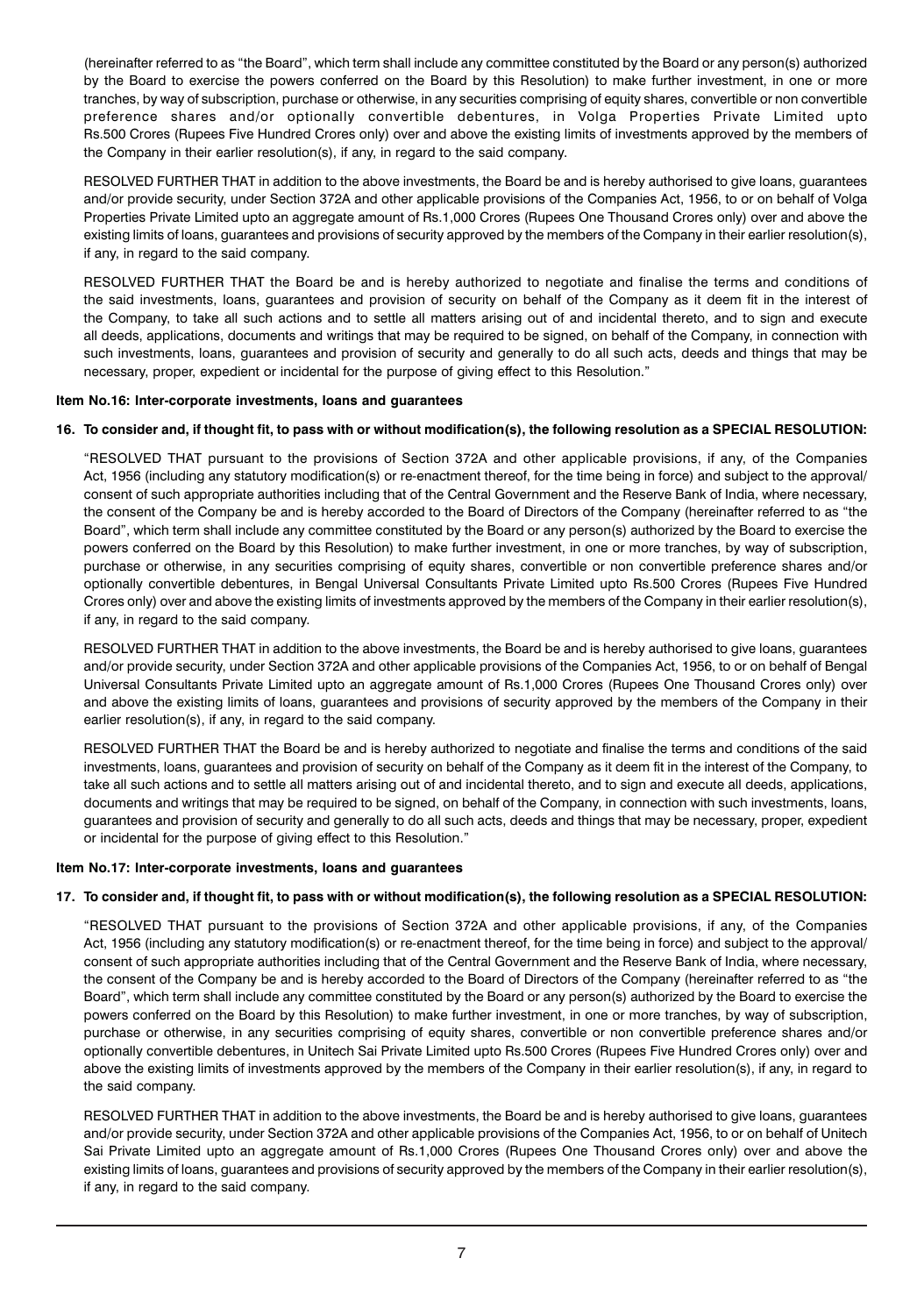RESOLVED FURTHER THAT the Board be and is hereby authorized to negotiate and finalise the terms and conditions of the said investments, loans, guarantees and provision of security on behalf of the Company as it deem fit in the interest of the Company, to take all such actions and to settle all matters arising out of and incidental thereto, and to sign and execute all deeds, applications, documents and writings that may be required to be signed, on behalf of the Company, in connection with such investments, loans, guarantees and provision of security and generally to do all such acts, deeds and things that may be necessary, proper, expedient or incidental for the purpose of giving effect to this Resolution."

## Item No.18: Inter-corporate investments, loans and guarantees

## 18. To consider and, if thought fit, to pass with or without modification(s), the following resolution as a SPECIAL RESOLUTION:

"RESOLVED THAT pursuant to the provisions of Section 372A and other applicable provisions, if any, of the Companies Act, 1956 (including any statutory modification(s) or re-enactment thereof, for the time being in force) and subject to the approval/ consent of such appropriate authorities including that of the Central Government and the Reserve Bank of India, where necessary, the consent of the Company be and is hereby accorded to the Board of Directors of the Company (hereinafter referred to as "the Board", which term shall include any committee constituted by the Board or any person(s) authorized by the Board to exercise the powers conferred on the Board by this Resolution) to make further investment, in one or more tranches, by way of subscription, purchase or otherwise, in any securities comprising of equity shares, convertible or non convertible preference shares and/or optionally convertible debentures, in Unitech Valdel Valmark Private Limited upto Rs.500 Crores (Rupees Five Hundred Crores only) over and above the existing limits of investments approved by the members of the Company in their earlier resolution(s), if any, in regard to the said company.

RESOLVED FURTHER THAT in addition to the above investments, the Board be and is hereby authorised to give loans, guarantees and/or provide security, under Section 372A and other applicable provisions of the Companies Act, 1956, to or on behalf of Unitech Valdel Valmark Private Limited upto an aggregate amount of Rs.1,000 Crores (Rupees One Thousand Crores only) over and above the existing limits of loans, guarantees and provisions of security approved by the members of the Company in their earlier resolution(s), if any, in regard to the said company.

RESOLVED FURTHER THAT the Board be and is hereby authorized to negotiate and finalise the terms and conditions of the said investments, loans, guarantees and provision of security on behalf of the Company as it deem fit in the interest of the Company, to take all such actions and to settle all matters arising out of and incidental thereto, and to sign and execute all deeds, applications, documents and writings that may be required to be signed, on behalf of the Company, in connection with such investments, loans, guarantees and provision of security and generally to do all such acts, deeds and things that may be necessary, proper, expedient or incidental for the purpose of giving effect to this Resolution."

## Item No. 19: Proposal for further issuance of securities in the Company

## 19. To consider and, if thought fit, to pass with or without modification(s), the following resolution as a SPECIAL RESOLUTION:

"RESOLVED THAT pursuant to the provisions of Section 81(1A) and other applicable provisions, if any, of the Companies Act, 1956 (including any statutory modification(s) or re-enactment thereof, for the time being in force), the regulations/guidelines, if any, issued by the Government of India, the Securities and Exchange Board of India ("SEBI"), the Reserve Bank of India and any other applicable laws, rules and regulations (including any amendment thereto or re-enactment thereof for the time being in force) and enabling provisions in the Memorandum and Articles of Association of the Company and listing agreements entered into by the Company with the stock exchanges where the shares of the Company are listed, and subject to such approvals, consents, permissions and sanctions of relevant statutory, governmental authorities or departments, institutions or bodies ("Concerned Authorities") in this regard, as may be required and applicable and further subject to such terms and conditions or modifications thereto as may be prescribed or imposed by any of the Concerned Authorities while granting such approvals, and permissions as may be necessary or which may be agreed to by the Board of Directors of the Company (hereinafter referred to as "the Board", which term shall include any committee constituted by the Board or any person(s) authorized by the Board to exercise the powers conferred on the Board by this Resolution), the consent of the Company be and is hereby accorded to the Board to create, issue, offer and allot (including with provisions for reservation on firm and/or competitive basis, of such part of issue and for such categories of persons including employees of the Company as may be permitted), equity shares and/or equity shares through depository receipts including American depository receipts, global depository receipts and/or convertible bonds, convertible debentures, fully or partly, and/or other securities convertible into equity shares at the option of the Company and/or the holder(s) of such securities, and/or securities linked to equity shares and/or securities with or without detachable/non-detachable warrants and/or warrants with a right exercisable by the warrant-holder to subscribe for equity shares and/or any instruments or securities representing either equity shares, secured premium notes, and/or any other financial instruments which would be converted into/ exchanged with equity shares at a later date ("Securities") as the Board at its sole discretion or in consultation with underwriters, merchant bankers, financial advisors or legal advisors may at any time decide, by way of one or more public or private offerings in domestic and/or one or more international market(s), with or without a green shoe option, or private placement or issued/allotted through Qualified Institutions Placement in accordance with the Guidelines for "Qualified Institutions Placement" prescribed under Chapter XIII-A of the SEBI (Disclosure and Investor Protection) Guidelines, 2000 ("the SEBI Guidelines"), or by any one or more or a combination of the above model/methods or otherwise and at such time or times and in one or more tranches, resulting in the issue of upto 20,00,00,000 (Twenty Crores only) equity shares having face value of Rs. 2 each, amounting to an increase in the paid-up equity share capital of the Company by upto Rs. 40 crores, and on such terms and conditions and timing of the issue(s)/offering(s) including the investors to whom the Securities are to be issued, issue price, number of Securities to be issued, the stock exchanges on which such Securities will be listed, finalisation of allotment of the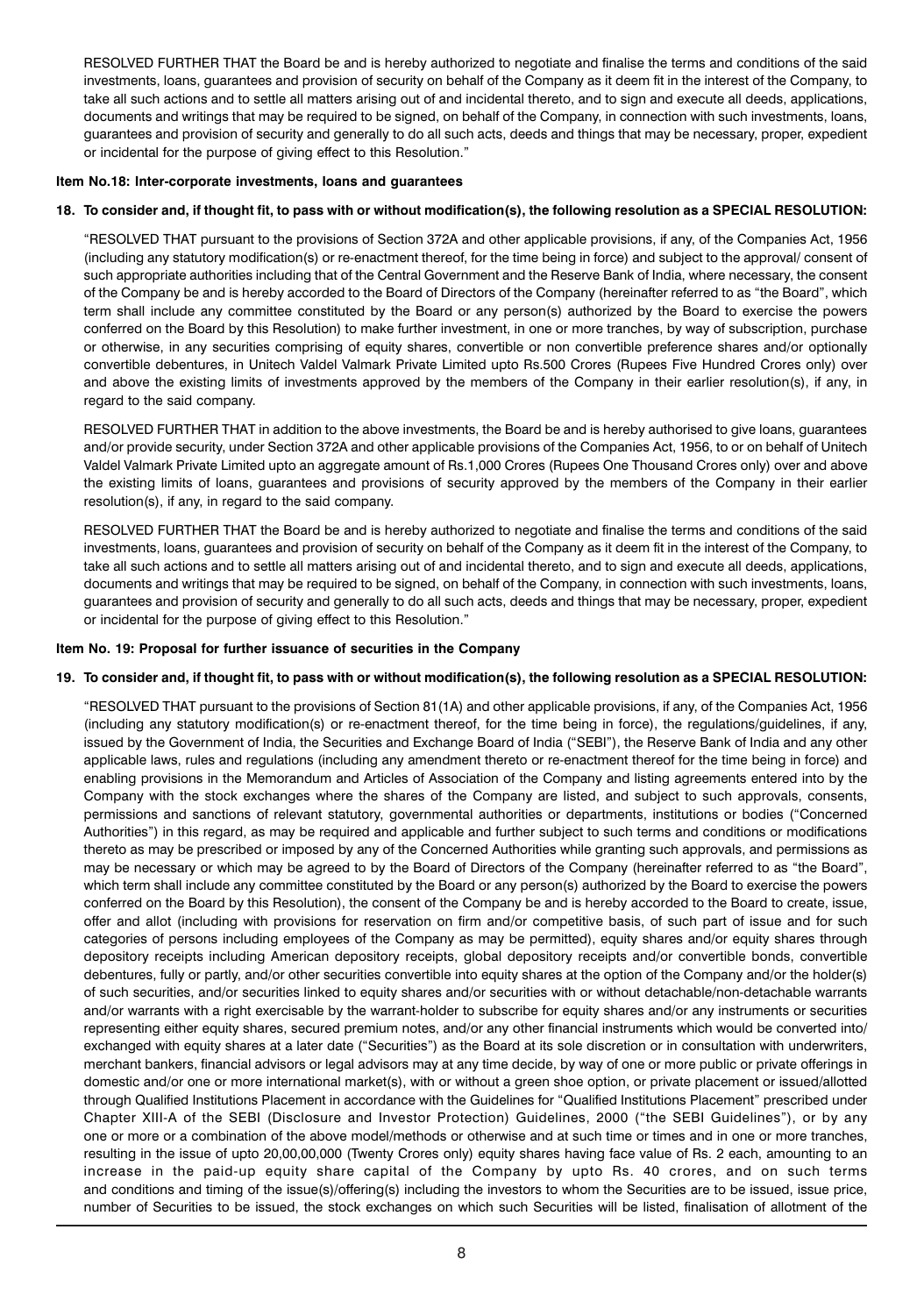Securities on the basis of the subscriptions received, face value, rate of interest, redemption period, manner of redemption, amount of premium on redemption, the number of equity share to be allotted on redemption/conversion, the ratio, period of conversion, fixing of record date or book closure dates, and any other matter in connection with, or incidental to, the issue, in consultation with the merchant bankers or other advisors or otherwise, as the Board at its sole discretion may decide together with any amendments or modifications thereto ("Issue").

RESOLVED FURTHER THAT the Securities to be created, issued, offered and allotted shall be subject to the provisions of the Memorandum and Articles of Association of the Company and the equity shares allotted in terms of this resolution shall rank pari passu in all respects with the existing equity shares of the Company.

RESOLVED FURTHER THAT if the Issue or any part thereof is made for a Qualified Institutional Placement, the Securities issued for such purpose shall be fully paid-up and the allotment of such Securities shall be completed be within twelve months from the date of this resolution or such other time as may be allowed under the SEBI Guidelines from time to time, and that the pricing of the Securities shall be made subject to and in compliance with all applicable laws and regulations and the Securities shall not be eligible to be sold for a period of twelve months from the date of allotment, except on a recognized stock exchange, or except as may be permitted from time to time under the SEBI Guidelines.

RESOLVED FURTHER THAT the relevant date for the determination of the price of the equity shares, if any, to be issued upon conversion or exchange of the Securities issued for the Qualified Institutions Placement shall be November 7, 2007, i.e. the date which is 30 days prior to the date on which the shareholders resolution approving the proposed issue of Securities is passed or such other time as may be allowed under the SEBI Guidelines from time to time and such price shall be subject to appropriate adjustments in accordance with the applicable SEBI Guidelines.

RESOLVED FURTHER THAT such of these Securities to be issued as are not subscribed may be disposed of by the Board in such manner and/or on such terms including offering or placing them with banks/financial institutions/mutual funds or otherwise, as the Board may deem fit and proper in its absolute discretion.

RESOLVED FURTHER THAT the Board be and is hereby authorised to finalise and approve the preliminary as well as the final placement document, if required, for the proposed issue of the Securities and to authorise any director or directors of the Company or any other officer or officers of the Company to sign the above documents for and on behalf of the Company together with the authority to amend, vary or modify the same as such authorised persons may consider necessary, desirable or expedient and for the purpose aforesaid, to give such declarations, affidavits, certificates, consents and/or authorities as may, in the opinion of such authorised person, be required from time to time, and to arrange for the submission of the preliminary and final placement document, and any amendments and supplements thereto, with any applicable government and regulatory authorities, institutions or bodies, as may be required.

RESOLVED FURTHER THAT for the purpose of giving effect to all or any of the foregoing, the Board be and is hereby authorised inter alia to take all decisions relating to the Issue including the appointment, fees and other terms and conditions of various intermediaries and other advisors (including merchant bankers, underwriters, financial advisors, legal advisors, depositories, custodians, listing agents, registrars and all other agencies), whether in India or abroad, for the Issue, to do all requisite filings with SEBI, the stock exchanges, the Government of India, the Reserve Bank of India, if required and any other concerned authority in India or outside, and to do all such acts and things as may be necessary and expedient for, and incidental and ancillary to, the Issue.

RESOLVED FURTHER THAT the Board be and is hereby authorized to delegate all or any of the powers herein conferred, to any person or persons, as it may deem fit in its absolute discretion, in order to give effect to this Resolution."

## Item No. 20: Increase in borrowing limits of the Company

## 20. To consider and, if thought fit, to pass, the following resolution as an ORDINARY RESOLUTION:

"RESOLVED THAT in supersession of the earlier resolution passed on February 3, 2007, the consent of the Company be and is hereby accorded to the Board of Directors of the Company (hereinafter referred to as "the Board", which term shall include any committee constituted by the Board or any person(s) authorized by the Board to exercise the powers conferred on the Board by this Resolution) in terms of Section 293(1)(d) and other applicable provisions, if any, of the Companies Act, 1956 (including any statutory modifications or re-enactments thereof), to borrow, for the purposes of the Company's business, any sum or sums of money from time to time at its discretion in accordance with the Memorandum and Articles of Association of the Company notwithstanding that such sum or sums of money together with the moneys already borrowed by the Company (apart from temporary loans obtained or to be obtained from time to time from the Company's Bankers in the ordinary course of business) may exceed the aggregate of the paid-up capital of the Company and its free reserves that is to say, reserves not set apart for any specific purpose, provided the aggregate of all sums borrowed by the Board from time to time and remaining outstanding shall not exceed, at any point of time, Rs.15,000 Crores (Rupees Fifteen Thousand Crores only) over and above the aggregate of the paid-up capital and free reserves of the Company.

RESOLVED FURTHER THAT the Board be and is hereby authorised to negotiate and finalise all the terms and conditions of all such moneys to be borrowed from time to time as to interest, repayment, securities, etc. as it may consider fit in the interest of the Company and to execute all agreements, deeds, undertakings, etc. and to do all such acts, deeds, matters and things as it may, in its absolute discretion deem fit, necessary, desirable or expedient for giving effect to this Resolution."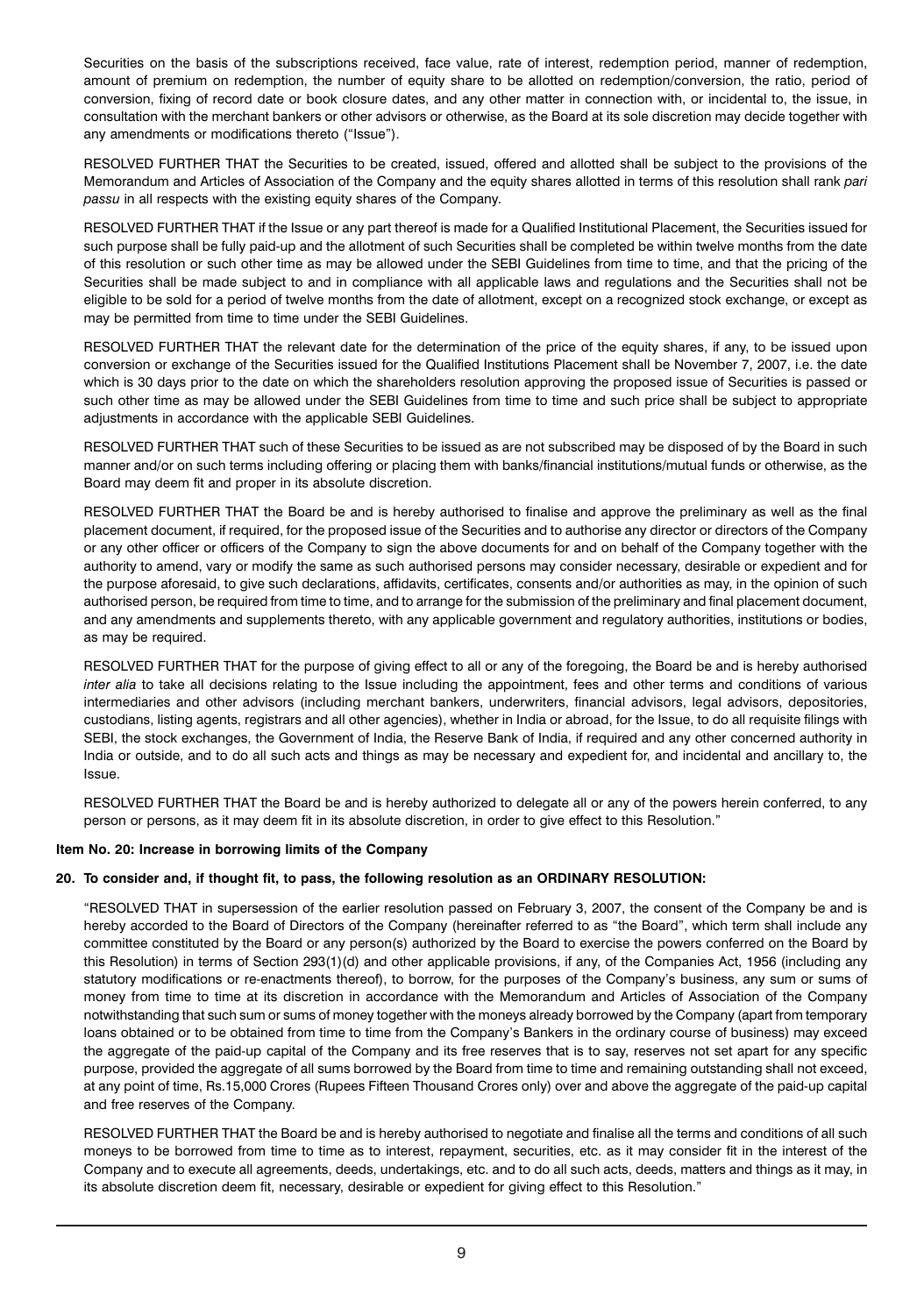## Item No. 21: Authorisation for charging/ mortgaging properties of the Company

## 21. To consider and, if thought fit, to pass, the following resolution as an ORDINARY RESOLUTION:

"RESOLVED THAT pursuant to the provisions of Section 293(1)(a) and other applicable provisions, if any, of the Companies Act, 1956 (including any statutory modifications or re-enactments thereof), the consent of the Company be and is hereby accorded to the Board of Directors of the Company (hereinafter referred to as "the Board", which term shall include any committee constituted by the Board or any person(s) authorized by the Board to exercise the powers conferred on the Board by this Resolution), to create mortgage and/or charge, in addition to the mortgages/charges created by the Company, in such form and manner and with such ranking and on such terms as the Board may determine, on all or any of the moveable and/or immovable properties of the Company, both present and future and/or the whole or substantially the whole of the undertaking(s) of the Company together with the power to take over the management of business and concern of the Company in certain event of defaults, in favour of the lender(s), agent(s) and trustee(s) for securing the borrowings of the Company availed/to be availed by way of loan(s) and securities issued/to be issued by the Company, from time to time, subject to the limits approved under Section 293(1)(d) of the Companies Act, 1956, together with interest at the respective agreed rates, additional interest, compound interest in case of default, accumulated interest, liquidated damages, commitment charges, premia on prepayment, remuneration of the agent(s) and/or trustee(s), premium on redemption (if any), all other costs, charges and expenses and all other monies payable by the Company in terms of the Loan Agreement(s), Debenture Trust Deed(s) or any other agreement/document entered/to be entered into between the Company and the lender(s), agent(s) and/or trustee(s), in respect of the said loans/borrowings/ debentures and continuing such specific terms and conditions and covenants in respect of enforcement of security as may be stipulated in that behalf and agreed to between the Board and the lender(s), agent(s) and/or trustee(s).

> By Order of the Board for Unitech Limited

Place: New Delhi S. Ravi Aiyar S. Ravi Aiyar S. Ravi Aiyar S. Ravi Aiyar S. Ravi Aiyar Date: October 30, 2007 Executive Vice President & Company Secretary

## **NOTES**

- 1. The relative Explanatory Statement pursuant to Section 173(2) of the Companies Act, 1956 setting out material facts is annexed hereto.
- 2. Pursuant to the provisions of Section 192A of the Companies Act, 1956 read with the Companies (Passing of Resolution by Postal Ballot) Rules, 2001, a company has the option to seek the approval of the members to any resolution through Postal Ballot, instead of getting it passed at a General Meeting. Accordingly, your approval is sought for the resolutions contained in this Notice through Postal Ballot.
- 3. Mr. Tumul Maheshwari, Practicing Company Secretary, has been appointed as a Scrutinizer on October 30, 2007 for conducting the postal ballot process. The Postal Ballot Form and self-addressed postage pre-paid business reply envelope are attached to this Notice. The self-addressed envelope bears the address to which duly completed Postal Ballot Form is to be sent.
- 4. A member desiring to exercise vote by Postal Ballot, is requested to carefully read the instructions printed in the Postal Ballot Form and return the duly completed Form (no other Form or photocopy thereof is permitted) in the attached self-addressed postage prepaid business reply envelope, so as to reach the Scrutinizer not later than the close of working hours of December 6, 2007.
- 5. The scrutinizer will submit his final report as soon as possible after the last date of receipt for postal ballot but not later than 2.00 P.M. of December 7, 2007.
- 6. The Company shall announce the result of postal ballot at its Registered Office situated at 6, Community Centre, Saket, New Delhi 110017 at 3.00 P.M. on December 7, 2007. The date of declaration of postal ballot result will be taken to be the date of passing the resolutions contained in this Notice.
- 7. All documents referred to in the accompanying Notice and Explanatory Statement will be available for inspection by the members at the registered office of the Company between 10.30 A.M. and 4.00 P.M. on all working days upto December 6, 2007.

## EXPLANATORY STATEMENT PURSUANT TO SECTION 173(2) OF THE COMPANIES ACT, 1956

## Item Nos.1 to 18: Inter-corporate Investments, Loans and Guarantees

The Company has in the course of its business formed many subsidiary companies and entered into various joint venture agreements with other parties wherein the Company is holding shares, either directly or through its subsidiaries. Such companies require from time to time huge infusion of funds into their businesses for the expansion and diversification of their activities. To meet their funds requirement of some of the said subsidiary/ joint venture/ associate companies as named hereunder, the Company proposes to provide assistance in the form of direct loans, extension of guarantees or provision of securities for loans from other parties or investment into the securities of the said companies as and when required:

- 1. Bengal Unitech Universal Infrastructure Private Limited
- 2. Unitech Hi-Tech Developers Limited
- 3. Elbrus Builders Private Limited
- 4. International Recreation Parks Private Limited
- 5. Unitech Amusement Parks Limited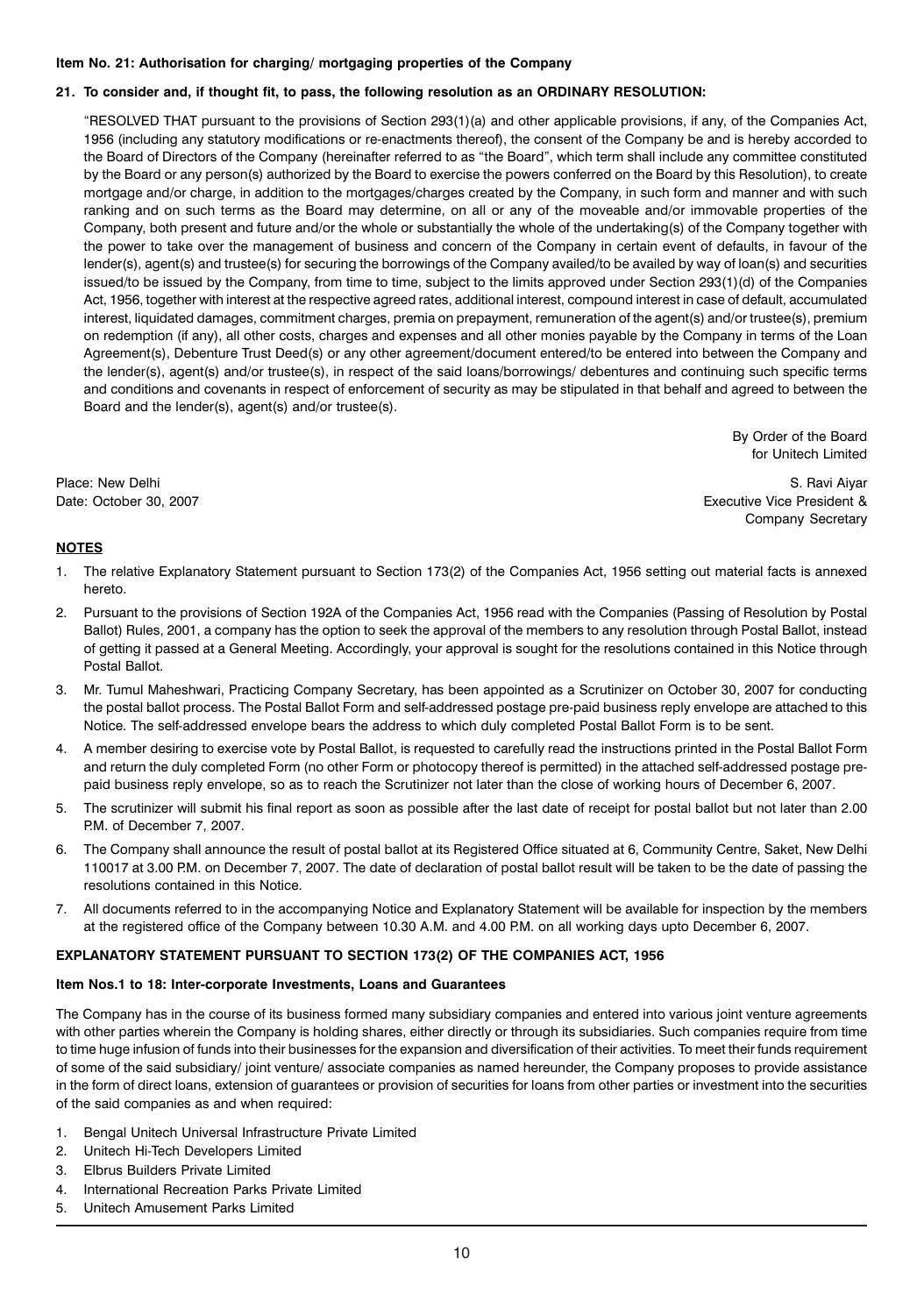- 6. New Kolkata International Development Private Limited
- 7. New Kolkata SEZ Private Limited
- 8. Hudson Properties Limited
- 9. Azare Properties Limited
- 10. Unitech Infrastructures Private Limited
- 11. Unitech Builders & Estates Private Limited
- 12. Nahan Properties Private Limited
- 13. Adonis Projects Private Limited
- 14. Aska Projects Limited
- 15. Volga Properties Private Limited
- 16. Bengal Universal Consultants Private Limited
- 17. Unitech Sai Private Limited
- 18. Unitech Valdel Valmark Private Limited

Given the size of expected fund requirements, the loans proposed to be given, guarantees or securities proposed to be provided or investments to be made by the Company into the securities of the aforesaid companies, may exceed the limits provided under Section 372A of the Companies Act, 1956, necessitating the prior consent of the members of the Company. Approval of the members of the Company is therefore sought in terms of the said section by way of special resolution.

The said approval is sought by voting by postal ballot in terms of the provisions of Section 192A of the Companies Act, 1956 read with the provisions of the Companies (Passing of Resolution by Postal Ballot) Rules, 2001.

The following Directors of the Company are interested in the proposed resolutions by virtue of their being on the Boards of the following companies:

| S. No. | Name of the Company                               | Interested Directors                                  |
|--------|---------------------------------------------------|-------------------------------------------------------|
| 1.     | Bengal Unitech Universal Infrastructure Pvt. Ltd. | Mr. Sanjay Chandra, Mr. Ajay Chandra                  |
| 2.     | Unitech Hi-Tech Developers Ltd.                   | Mr. Sanjay Chandra, Mr. A. S. Johar                   |
| 3.     | International Recreation Parks Pvt. Ltd.          | Mr. Sanjay Chandra, Mr. Ajay Chandra, Mr. A. S. Johar |
| 4.     | Unitech Amusement Parks Ltd.                      |                                                       |
| 5.     | New Kolkata International Development Pvt. Ltd.   | Mr. Ramesh Chandra, Mr. Ajay Chandra                  |
| 6.     | New Kolkata SEZ Pvt. Ltd.                         | Mr. Ramesh Chandra, Mr. Ajay Chandra *                |
| 7.     | Bengal Universal Consultants Pvt. Ltd.            | Mr. Ajay Chandra                                      |
| 8.     | Unitech Sai Pvt. Ltd.                             | Mr. Ramesh Chandra, Mr. Sanjay Chandra                |
| 9.     | Unitech Valdel Valmark Pvt. Ltd.                  | Mr. Ajay Chandra                                      |

\* Mr. Ajay Chandra is also holding 100 equity shares of Rs.10 each, constituting 1% of total paid-up capital, in this company.

The Board recommends the Special Resolutions set out at Item Nos. 1 to 18 for approval by the members.

## Item No. 19: Proposal for further issuance of securities in the Company

The Company is one of the leading real estate companies in India. Recently, the Company has diversified significantly in terms of lines of business within the real estate space as well as geographies for establishing pan-India presence. Apart from aggressively launching and selling residential and commercial projects, it has extensively widened its business scope by initiating forays into retail, hospitality, entertainment and special economic zones (SEZs), directly and/or through its subsidiaries/ joint venture companies. The Company is also fast widening its presence across the length and breadth of the country. To continue the momentum in its growth strategy, the Company will require significant outlay of funds in the next 4-5 years for its expansion plans.

In order to meet the funds requirement for the aforesaid outlay, the Company would need access to external funds at different points of time in the future. The Company therefore proposes to raise long-term finance for its growth plans by issuance of such securities resulting in the issue of upto 20 crores equity shares having face value of Rs.2 each, amounting to an increase in the paid up capital of the Company by upto Rs.40 crores, in one or more tranches, in such form (including Qualified Institutions Placement as prescribed under Chapter XIII-A of the SEBI (Disclosure an Investor Protection) Guidelines, 2000), on such terms, in such manner, at such price or prices and at such time as may be considered appropriate by the Board, to the various categories of domestic and/or international investors as set out in the Resolution at Item No. 19 of this Notice. The increase in the equity capital would represent an increase of not exceeding 10.97% of the expanded equity share capital of the Company.

Section 81(1) of the Companies Act, 1956 ("the Act") provides, inter alia, that whenever a public company proposes to increase its subscribed capital by further issue/ offer and allotment of shares, such shares shall be offered to the existing shareholders of the Company in the manner laid down in the said Section, unless the shareholders decide otherwise by a special resolution passed under Section 81(1A) of the Act. Accordingly, the consent of the members is being sought pursuant to the provisions of Section 81(1A) and all other applicable provisions of the Act, authorizing the Board to issue Securities, as stated in the Resolution, which would result in issuance of shares of the Company to persons other than the existing members of the Company.